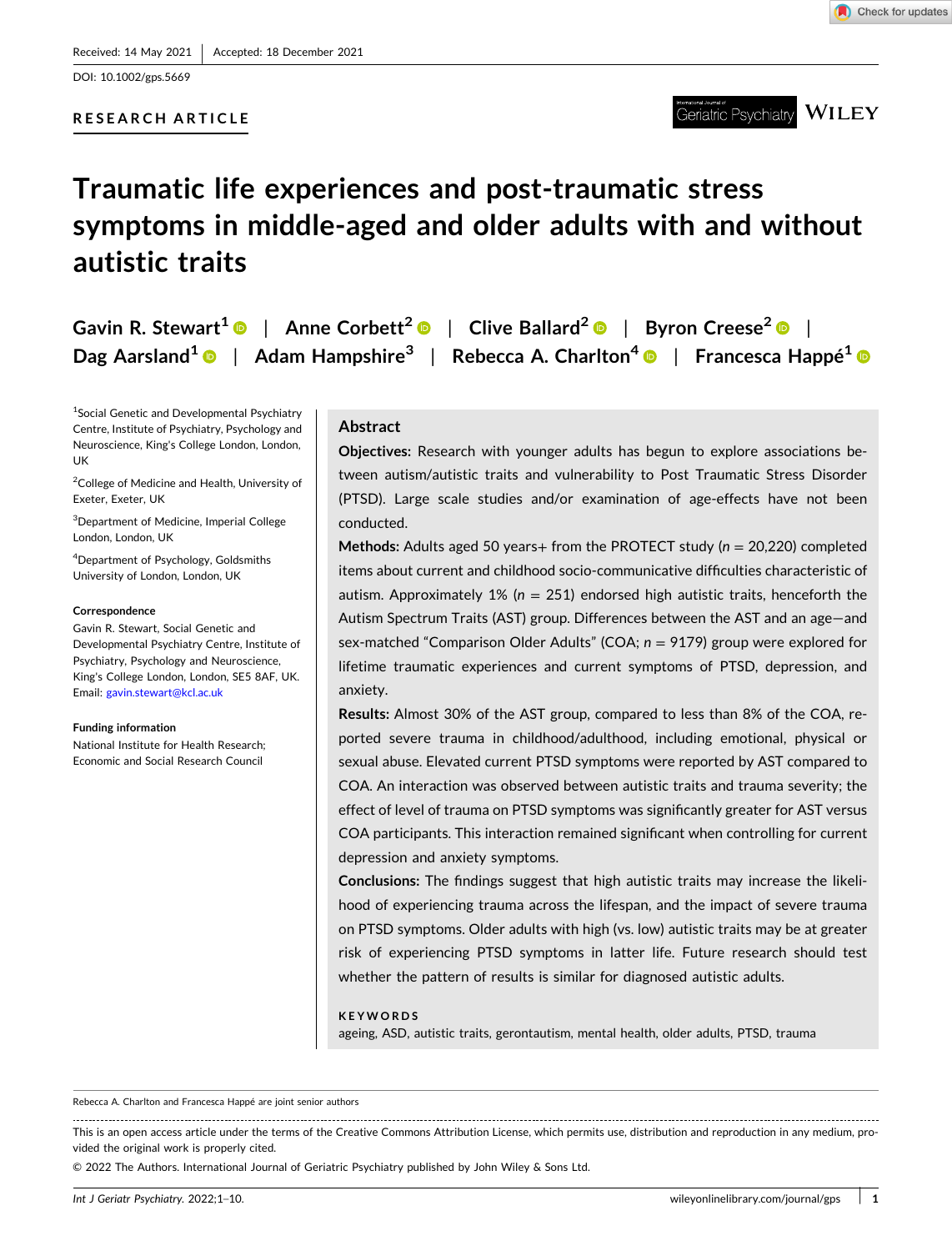#### **Key points**

- Using data from PROTECT, a large healthy ageing cohort, approximately 30% of middleaged and older adults with high autistic traits reported severe trauma in childhood/adulthood compared to less than 8% of a low autistic trait comparison group
- Middle-aged and older adults with high autistic traits also reported elevated current PTSD symptoms when compared to the low autistic trait comparison group
- � An interaction was observed between autistic traits and trauma severity; the effect of level of trauma on PTSD symptoms was significantly greater for those with high autistic traits vs. low autistic traits
- � Middle‐aged and older adults with high autistic traits—especially those who have experienced severe trauma ‐ may need additional support to mitigate this vulnerability to poor mental health later in life

## **1** <sup>|</sup> **INTRODUCTION**

Autism is a neurodevelopmental condition characterised by differ-ences in social communication and restricted-repetitive behaviours.<sup>[1](#page-8-0)</sup> Autism is increasingly seen as lying at one end of a spectrum, with common genetic influences operating on diagnosed autism and sub‐ clinical autistic traits in the general population.<sup>2,3</sup> Autism affects approximately 1% of the general population, with an additional 10%– 20% endorsing high but sub-clinical autistic traits.<sup>[4](#page-8-0)</sup> Despite autism being a lifelong condition and an ageing demographic in many countries, most autism research has examined children and young adults with little attention on old age.<sup>[5](#page-8-0)</sup>

Research suggests that autistic adults experience higher rates of trauma and post‐traumatic stress disorder (PTSD) compared to the general population.<sup>6</sup> The rates of trauma and PTSD in autistic adults in latter life has not yet been explored, despite evidence that effects of trauma persist across the lifespan and into old-age.<sup>7</sup> By examining the association of autistic *traits* with trauma, it is possible to explore the influence of autism in understudied (and possibly under‐diag-nosed) populations, such as in older age.<sup>[8,9](#page-8-0)</sup>

It has been posited that core features of the symptomology and genetic aetiology of autism may increase the risk of trauma exposure. $6,10$  Studies exploring traumatic experiences have typically focused on early life, with elevated rates of emotional and physical abuse and neglect being reported by autistic children and retrospectively by autistic adults. $10-15$  Elevated rates of childhood sexual abuse have also been reported, in particular by autistic women and girls.<sup>12,15</sup> This increased vulnerability to traumatic experiences has also been documented in adulthood, with autistic and high autistic trait adults reporting higher rates of emotional and domestic abuse, sexual and physical violence, and victimisation $13,16,17$  compared to the general population. The impact that these experiences may have in old age has not yet been explored.

In the general population, the experience of trauma has been identified as a risk factor for subsequent psychiatric difficulties, including the development of PTSD, depression, and anxiety. $17$  Posttraumatic stress disorder symptoms include recurrent, involuntary, and intrusive distressing memories following the experience of a traumatic event, $<sup>1</sup>$  $<sup>1</sup>$  $<sup>1</sup>$  and are associated with a wide range of negative</sup> physical, psychological, and adaptive outcomes over the life course[.7,18](#page-8-0) Clinical PTSD affects approximately 4%−7% of the general population<sup>19,20</sup>; however, in adults aged 55 and over this prevalence has been found to be lower, with rates of approximately  $1\% - 2\%$ <sup>[21,22](#page-9-0)</sup> The prevalence of clinical PTSD among autistic adult populations has not been widely studied, but estimates suggest prevalence rates up to 17% in childhood<sup>[6,23](#page-8-0)</sup> and 16% in adulthood,  $13$ while rates among older autistic adults are unknown. Elevated rates of depression ( $OR = 2.8 - 5.6$ ) and anxiety ( $OR = 3.3 - 6.2$ ) have also been documented in autistic populations across the lifespan, $24,25$  and recently in older adults with high autistic traits.<sup>[26](#page-9-0)</sup>

A small selection of studies has examined the prevalence of traumatic experiences and PTSD symptoms in younger autistic populations, however, there has yet to be any examination of either autistic or high autistic traits populations in mid‐life or older age. Studies examining older adults in the general population have reported that the impact of trauma and subsequent PTSD symptoms often persist throughout the life course.<sup>7,27</sup> Trauma experienced during different developmental periods may lead to different PTSD symptom severities and outcomes.<sup>7</sup> Childhood is a period of rapid cognitive and psychosocial development, making it a vulnerable period for the effects of trauma. Older adults who experience abuse and neglect during childhood often experience more severe PTSD symptoms than those who experience trauma in other developmental periods.<sup>[28–31](#page-9-0)</sup> Furthermore, older adults who report severe trauma in childhood have been found to experience lower subjective happiness and to be less able to cope with stress than those who experience trauma at latter ages.<sup>[28](#page-9-0)</sup> Additionally, severe childhood trauma has been found to lead to a 12‐fold increase in the likelihood of mental health crises in adulthood and older age, including higher rates of suicidal ideation and behaviours.<sup>29-32</sup> Therefore, while experiencing trauma at any age can lead to subsequent PTSD symptoms, older adults with high autistic traits who have experienced trauma during childhood may be vulnerable to more severe PTSD symptoms in latter life.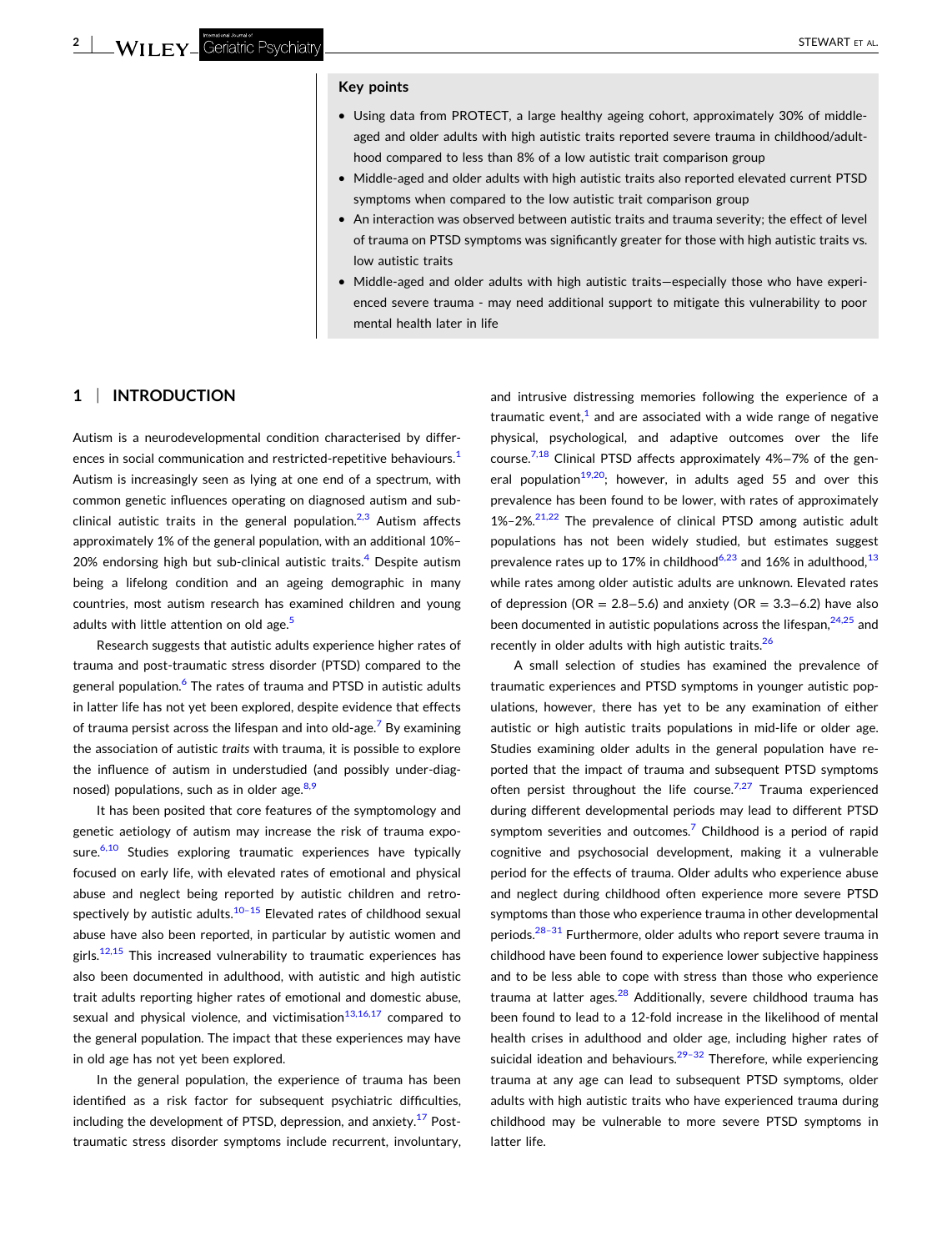<span id="page-2-0"></span>The current study investigates the prevalence of traumatic experiences in childhood and adulthood and current symptoms of PTSD, depression, and anxiety in a large sample of adults aged 50 years and older. It is hypothesised that older adults with high autistic traits (AST) will (1) report a higher prevalence of traumatic childhood and adulthood experiences, (2) report elevated and above clinical cut‐off symptoms of PTSD, depression, and anxiety, and that (3) exposure to severe trauma in childhood/adulthood will be associated with elevated symptoms of PTSD, depression, and anxiety, when compared to a matched group who do not endorse any autistic traits Comparison Older Adults (COA).

#### **2** <sup>|</sup> **METHODS**

#### **2.1** <sup>|</sup> **Study design and participants**

This study uses cross-sectional baseline data from the PROTECT study ([www.protectstudy.org.uk\)](http://www.protectstudy.org.uk). Inclusion criteria for the PROTECT study are: aged over 50 years, resident in the UK, with good working understanding of English, and able to use a computer with Internet access. Participants who have an established diagnosis of dementia

are excluded. Participants register online and are required to review the study information sheet and to provide consent via an approved online platform. The PROTECT study received ethical approval from the UK London Bridge National Research Ethics Committee (Ref: 13/ LO/1578).

From a total sample of 20,220 participants (Female *n* = 14,946%, 73.9%), 251 (1.2%) met our cut‐off criteria for the Autism Spectrum Traits (AST) group; see Measures section below for inclusion criteria. To create a COA group, from the remaining 19,944 participants, 4269 participants were excluded for endorsing any autistic. To match the AST and COA groups on mean age/range and gender ratio, a further 6522 participants were excluded using random participant selection methods, resulting in 9179 participants in the COA group. Similar results were obtained when comparing the AST group to all other PROTECT participants (*n* = 19,969). It therefore appears that the COA sample selected for no autistic traits was not unrepresentative of the total sample, however analyses including those intermediate in autistic traits (i.e., a three‐group comparison of AST, COA and intermediate traits–INT–groups), can be found in the Supplementary Materials, and is very briefly referred to where relevant below. See Table 1 for demographic characteristics of the AST and COA groups.

**TABLE 1** Demographic characteristics of the Control Older Adult (COA) and Autism Spectrum Traits (AST) groups

|                           |                   | adults<br>$(n = 9179)$ | Control older     | AS traits<br>$(n = 251)$ |              | <b>Group difference</b>                        | Effect size (d)           | Gender<br>differences <sup>#</sup> |
|---------------------------|-------------------|------------------------|-------------------|--------------------------|--------------|------------------------------------------------|---------------------------|------------------------------------|
| Age (years)               | M(SD)             | 62.46 (6.67)           |                   |                          | 63.04 (6.77) | $F(19,427) = 1.87, p = 0.172$ 0.08 [0.04-0.21] |                           | Yes (interaction)                  |
|                           | [95% CI]          |                        | $[62.32 - 62.59]$ |                          | [62.2063.88] |                                                |                           |                                    |
|                           | Range             | $50 - 81$              |                   | $50 - 81$                |              |                                                |                           |                                    |
| Gender                    | male: female      | 2847:6331              |                   | 86:165                   |              | $\chi^2 = 1.19, p = 0.275$                     | $0.08$ $[-0.06 - 0.22]$ - |                                    |
|                           | %                 |                        | 31.0%: 69.0%      |                          | 34.3%: 65.7% |                                                |                           |                                    |
| Marital status            | Married           | 6535                   | (71.4%)           |                          |              | 154 (61.4%) $\chi^2$ = 24.07, p < 0.001***     | $0.28$ [0.15-0.40]        | Yes                                |
|                           | Widowed           | 431                    | (4.7%)            | 7                        | (2.8%)       |                                                |                           |                                    |
|                           | Separated         | 161                    | (1.8%)            | 5                        | $(2.0\%)$    |                                                |                           |                                    |
|                           | Divorced          | 890                    | (9.7%)            | 36                       | (14.3%)      |                                                |                           |                                    |
|                           | Civil partnership | 51                     | (0.6% )           | $0 -$                    |              |                                                |                           |                                    |
|                           | Co-habiting       | 595                    | (6.5%)            | 26                       | $(10.4\%)$   |                                                |                           |                                    |
|                           | Single            | 492                    | (5.4%)            | 23                       | (9.2%        |                                                |                           |                                    |
| <b>Education history</b>  | School to 16      | 1284                   | $(14.0\%)$        |                          |              | 40 (15.9%) $\chi^2 = 1.71, p = 0.634$          | $0.01$ [-0.12-0.13] No    |                                    |
|                           | School to 18      | 2836                   | (31.0%)           | 69                       | (27.5%)      |                                                |                           |                                    |
|                           | Undergraduate     | 3105                   | (33.9%)           | 88                       | (35.1%)      |                                                |                           |                                    |
|                           | Postgraduate      | 1930                   | (21.1%)           |                          | 54 (21.5%)   |                                                |                           |                                    |
| Current employment status | Employed          | 5070                   | (55.4%)           |                          |              | 127 (50.6%) $\chi^2 = 3.58, p = 0.167$         | $0.11$ [-0.01-0.24] No    |                                    |
|                           | Retired           | 3795                   | (41.5%)           | 112                      | $(44.6\%)$   |                                                |                           |                                    |
|                           | Unemployed        | 290                    | (3.2%)            | 12                       | (4.8%        |                                                |                           |                                    |

*Note*:  $\neq$  See supplementary materials for gender differences analyses. \* $p$  < 0.05, \*\* $p$  < 0.01, \*\*\* $p$  < 0.001.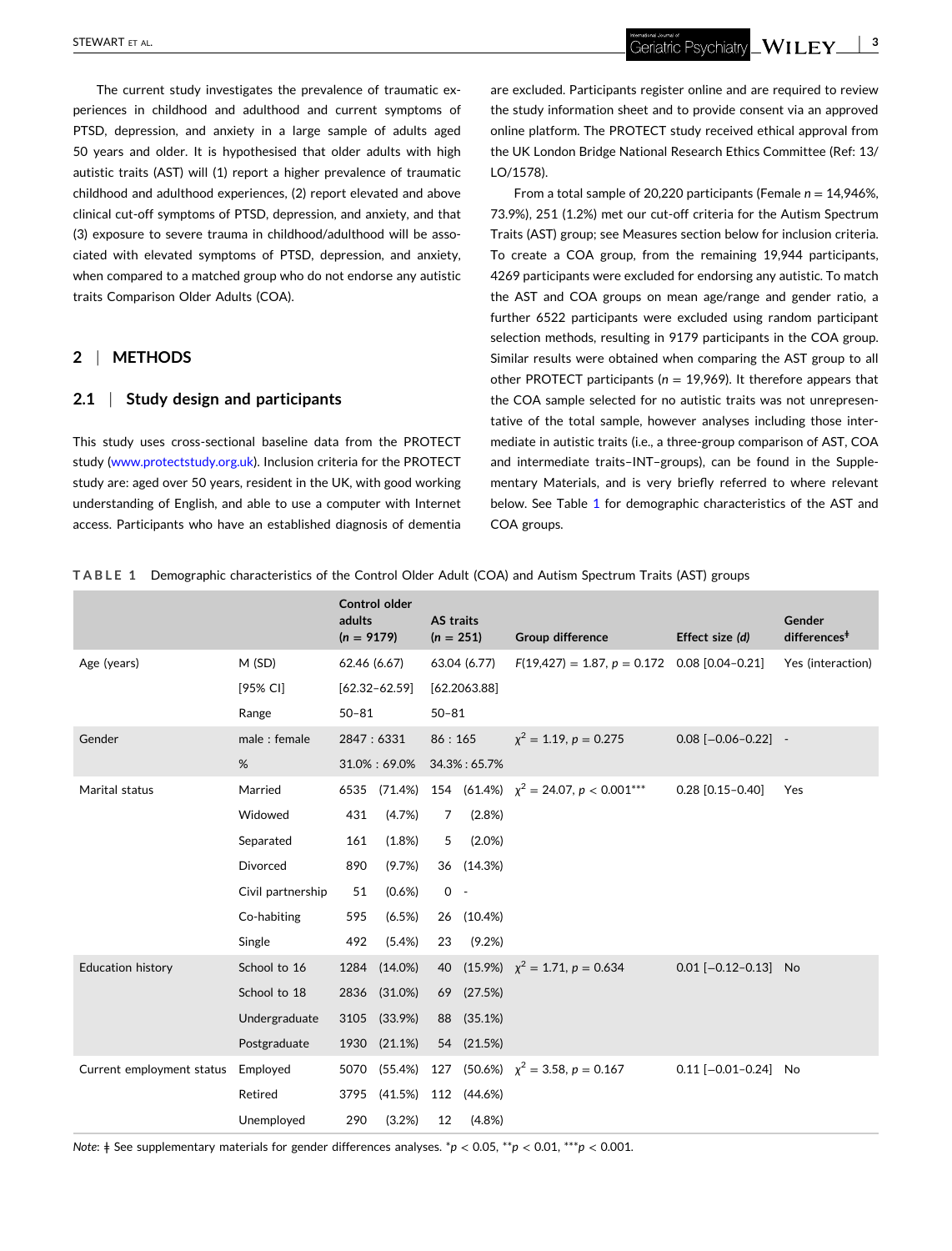## **2.2** <sup>|</sup> **Measures**

Autism Spectrum Traits were measured using the PROTECT Autism Spectrum Traits questionnaire.<sup>[26](#page-9-0)</sup> Constraints on the number of items in the PROTECT battery of questionnaires required the construction of a very short, 5‐item measure to assess childhood and current socio-communicative traits characteristic of autism. Using a yes/no format, the participant was asked if as a child they had "struggled compared to [their] peers (socially or at school) with: (1) knowing how to get along with other children; (2) understanding other kids' jokes, sarcasm or deception". Further questions asked if the participant "currently find[s] it more difficult than other people to: (1) make and keep friends; (2) understand other people's perspectives; (3) recognise if someone means something different from what they are saying". Participants who endorsed both childhood traits plus at least two of the three current traits met inclusion criteria for the AST group. Those in the COA group did not endorse any traits. In a separate validation sample, this autism traits measure showed good internal consistency (Cronbach's  $a = 0.82$ ) and had excellent sensitivity (82%) and specificity (94%) for identifying adults with an autism diagnosis. The measure also had moderate‐to‐strong positive associations with existing and widely used autistic trait measures. See Stewart et al.  $(2020)^{26}$  $(2020)^{26}$  $(2020)^{26}$  for full measure validation information and analyses.

Demographic information was collected, including age, gender, marital status, education history, and employment status.

Childhood and adulthood trauma were measured using the Childhood Trauma Screener (CTS-5<sup>33</sup>) and Adult Trauma Screener (ATS- $5^{34}$ ), respectively. The CTS-5 and ATS-5 are both five-item questionnaires (rated on a 5‐point scale, maximum score = 20) relating to trauma experiences including emotional/physical abuse/ neglect, and sexual abuse. For each item on the CTS‐5 and ATS‐5, those who responded " $2$  = sometimes true" to " $4$  = very often true" were identified as experiencing the trauma. To identify those who had experienced severe trauma, a cut-off for both measures was placed at the 95th percentile, which equated to scores ≥8 on the CTS or ATS.

Recent PTSD symptoms were measured using the PTSD Checklist-Civilian Short Form (PCL-CSF<sup>35</sup>). The PCL-CSF is a fiveitem questionnaire (rated on a 5‐point scale, maximum score = 20) relating to having been bothered by a range of problems over the past two weeks. On the original 20-item PCL participants who on average across items report " $2 =$  moderate" or above are considered to meet criteria for probable clinical PTSD symptoms. Using this criterion, those with scores  $\geq$  10 were identified as likely to be experiencing probable clinical PTSD symptoms.

Recent depression was measured using the Patient Health Questionnaire (PHQ-9 $36$ ). The PHQ-9 is a nine-item questionnaire (rated on a 4-point scale, maximum score  $= 27$ ) examining low mood over the past two weeks. Using the conventional cut‐off score of ≥10, the PHQ‐9 has 88% sensitivity and 88% specificity for major depressive disorder.

Recent anxiety was measured using the General Anxiety Disorder questionnaire (GAD- $7^{37}$  $7^{37}$  $7^{37}$ ). The GAD-7 is a seven-item questionnaire (rated on a 4-point scale, maximum score  $= 21$ ) examining anxiety symptoms over the past two weeks. Using the conventional cut‐off score of ≥10, the GAD‐7 has 89% sensitivity and 82% specificity for generalised anxiety disorder.

#### **2.3** <sup>|</sup> **Statistical analyses**

All statistical analyses were performed using SPSS (version 25.0; IBM Corp., 2017). Multiple comparisons were controlled for using the False Discovery Rate method,<sup>38</sup> with an  $\alpha$  of 0.05 being used.

## **3** <sup>|</sup> **RESULTS**

#### **3.1** <sup>|</sup> **Demographics**

Table [1](#page-2-0) shows full demographic characteristics for the participants. Age, gender ratio, education history and employment status did not differ between the AST and COA groups. The AST and COA groups differed in marital status, with AST more often being divorced, cohabiting, or single. Gender differences were observed in marital status, with females being more often widowed, divorced, separated or single, while males were more often married,  $\chi^2 = 16.39$ ,  $p < 0.001$ .

The only significant interaction of group (AST vs. COA) with gender was observed for age, with males being older in the COA group compared to the AST group, and females being younger in the COA group compared to the AST group, *F*(19,429) = 58.73, *p* < 0.001.

# **3.2** <sup>|</sup> **Specific types of traumatic events in childhood and adulthood**

For trauma in childhood, the AST group reported significantly higher rates on all items compared to COA, including emotional, physical, and sexual abuse. For trauma in adulthood, the AST group reported significantly higher rates on items concerning emotional, physical, and sexual abuse, but not financial hardship (see Table [2\)](#page-4-0).

#### **3.3** <sup>|</sup> **Gender differences**

Some gender differences were observed in the types of trauma experienced. In childhood, more COA females than males reported experiencing emotional and sexual abuse. In adulthood, both COA and AST females reported experiencing more physical, emotional and sexual abuse than COA and AST males. Additionally, more COA females reported experiencing financial hardship than COA males (see Supplementary Table S1).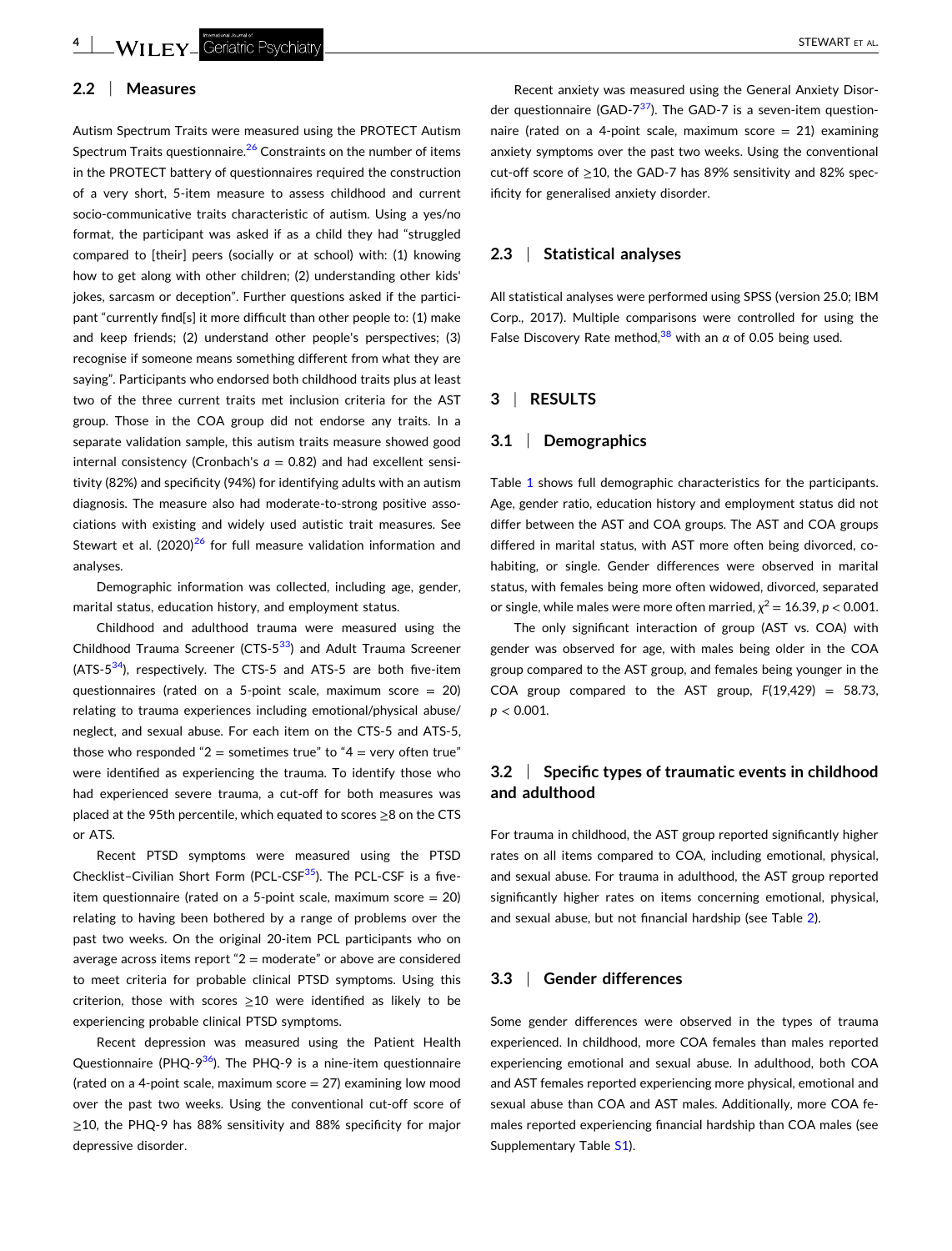<span id="page-4-0"></span>**TABLE 2** Prevalence of self‐reported childhood and adulthood trauma in the Control Older Adult (COA) and Autism Spectrum Traits (AST) groups

|           |                                                                                                        | <b>Control older</b><br>adults<br>$(n = 9179)$ | <b>AS traits</b><br>group<br>$(n = 251)$ | Group<br>difference                               | Effect size (d)     | Odds ratio         |
|-----------|--------------------------------------------------------------------------------------------------------|------------------------------------------------|------------------------------------------|---------------------------------------------------|---------------------|--------------------|
| Childhood | I [never] felt loved (R: emotional neglect)                                                            | 1859 (20.3%)                                   |                                          | 166 (66.1%) $\chi^2 = 304.98$ ,<br>$p < 0.001***$ | 1.12 [0.98-1.27]    | 7.69 [5.89-10.04]  |
|           | My family hit me so hard it left bruises or<br>marks (physical abuse)                                  | 721 (7.9%)                                     |                                          | 64 (25.5%) $x^2 = 99.64$ ,<br>$p < 0.001***$      | $0.77$ [0.60-0.93]  | 4.01 [2.99-5.38]   |
|           | I felt someone in my family hated me<br>(emotional abuse)                                              | 843 (9.2%)                                     |                                          | 101 (40.2%) $\chi^2 = 261.52$ ,<br>$p < 0.001***$ | 1.05 [0.90-1.19]    | $6.66$ [5.12-8.65] |
|           | Someone sexually molested me (sexual abuse)                                                            | 419 (4.6%)                                     |                                          | 37 (14.7%) $\chi^2 = 54.97$ ,<br>$p < 0.001***$   | $0.71$ [0.51-0.91]  | $3.61$ [2.52-5.19] |
|           | Someone was [not] there to take me to the<br>doctor when needed (R: physical neglect)                  | 391 (4.3%)                                     |                                          | 30 (12.0%) $x^2 = 33.89$ ,<br>$p < 0.001***$      | $0.62$ [0.40-0.83]  | 3.05 [2.06-4.53]   |
| Adulthood | I have [not] been in a confiding relationship (R;<br>emotional neglect)                                | 2743 (29.9%)                                   |                                          | 151 (60.2%) $\chi^2$ = 105.26,<br>$p < 0.001***$  | $0.70$ [0.56-0.84]  | 3.54 [2.74-4.58]   |
|           | My partner/ex-partner hit me or used violence<br>against me (physical abuse)                           | 619 (6.7%)                                     |                                          | 42 (16.7%) $x^2 = 37.39$ ,<br>$p < 0.001***$      | $0.56$ [0.38-0.75]  | 2.78 [1.98-3.90]   |
|           | My partner/ex-partner belittled me or made<br>me feel worthless (emotional abuse)                      | 1160 (12.6%)                                   |                                          | 104 (41.4%) $\chi^2 = 174.51$ ,<br>$p < 0.001***$ | $0.88$ [0.73-1.01]  | 4.89 [3.78-6.33]   |
|           | My partner/ex-partner sexually interfered with<br>me or forced sex against my wishes (sexual<br>abuse) | 253 (2.8%)                                     |                                          | 29 (11.6%) $\chi^2 = 65.17$ ,<br>$p < 0.001***$   | $0.84$ [0.61-1.06]  | 4.61 [3.07-6.92]   |
|           | I've [not] had money for rent or mortgage<br>payments (R; financial hardship)                          | 673 (7.3%)                                     | 26 (10.4%) $x^2 = 3.21$ ,                | $p = 0.072$                                       | $0.21$ [-0.02-0.43] | 1.46 [0.96-2.21]   |

*Note*: *N* (%) endorsing "sometimes" or more frequently. "*R*" items are reverse coded, with square bracketed words for context. \**p* < 0.05, \*\**p* < 0.01, \*\*\**p* < 0.001.

## **3.4** <sup>|</sup> **Self‐reported trauma and psychiatric difficulties**

The AST group reported significantly higher trauma scores in childhood and adulthood than individuals in the COA group. Additionally, the AST group reported significantly more current symptoms of PTSD, depression, and anxiety than the COA group (see Table [3](#page-5-0)).

# **3.5** <sup>|</sup> **Gender differences**

Some gender differences were observed in trauma and psychiatric difficulties. Females reported more trauma in childhood and adulthood than males. Females also reported more symptoms of current depression than males. No gender differences were observed in current PTSD symptoms or anxiety.

Some significant interactions of Trait group (AST vs. COA) and gender were observed. For adulthood trauma, AST females reported elevated rates compared to all other groups. For both PTSD symptoms and anxiety, COA females reported elevated rates of symptoms when compared to COA males, but no

differences were found between AST males and females (see Supplementary Table S2).

# **3.6** <sup>|</sup> **Experiences of above cut‐off trauma and psychiatric difficulties**

More individuals in the AST versus COA group met cut‐off criteria for childhood trauma, adulthood trauma, and current symptoms of PTSD, depression, and anxiety (see Table [3](#page-5-0)). Twenty-two (8.8%) of the AST group and 213 (2.3%) of the COA group met cut‐off criteria for both childhood and adulthood trauma (see Supplementary Figure S1 Venn diagram showing overlap).

# **3.7** <sup>|</sup> **Gender differences**

More COA females than males met cut‐off criteria for childhood and adulthood trauma, current symptoms of PTSD, and depression. No gender difference were observed for anxiety. More AST females than males met cut‐off criteria for adulthood trauma, with no other gender differences observed (see Supplementary Table S3 for details).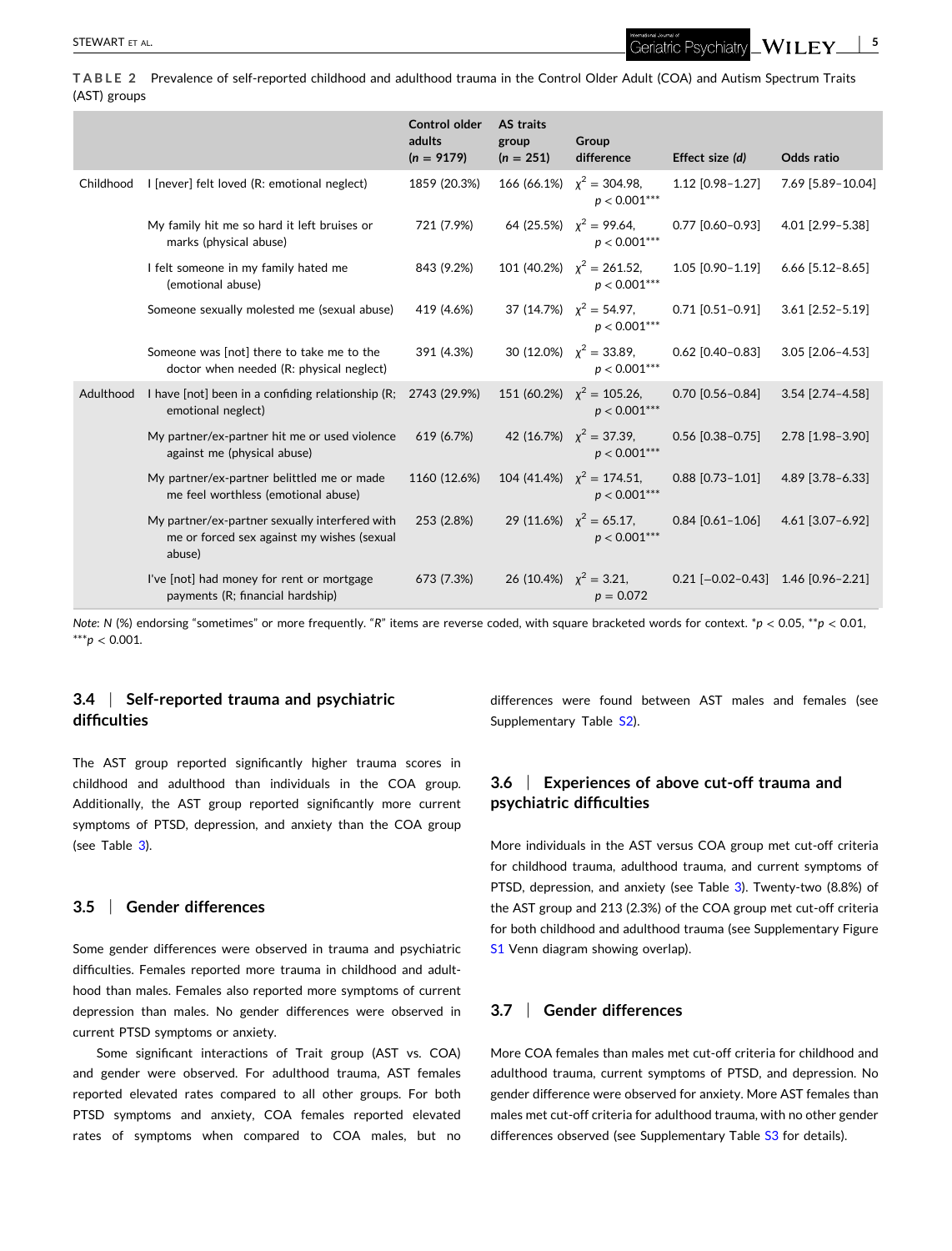<span id="page-5-0"></span>**TABLE 3** Self‐report questionnaire means, standard deviations and confidence intervals of the Control Older Adult (COA) and Autism Spectrum Traits (AST) groups

|                                                   |                                | Control<br>older<br><b>Adults</b> | $(n = 9179)$    | Group | AS traits<br>$(n = 251)$                      | <b>Group difference</b>                                                                            | Effect size (d)          | Odds ratio       |
|---------------------------------------------------|--------------------------------|-----------------------------------|-----------------|-------|-----------------------------------------------|----------------------------------------------------------------------------------------------------|--------------------------|------------------|
| Childhood trauma ( $max = 20$ )                   | Mean (SD) [95% CI] 1.64 (2.28) |                                   | $[1.59 - 1.69]$ |       | 4.68 (3.80)<br>$[4.22 - 5.16]$                | $F(19,428) = 415.98$<br>$p < 0.001***$                                                             | $1.30$ [1.17-1.43] -     |                  |
| Adult trauma ( $max = 20$ )                       | Mean (SD) [95% CI] 2.01 (2.46) |                                   | $[1.96 - 2.06]$ |       | 4.29(3.56)<br>$[3.86 - 4.74]$                 | $F(19,428) = 205.04$ ,<br>$p < 0.001***$                                                           | $0.91$ $[0.79 - 1.04]$ - |                  |
| Post-traumatic stress ( $max = 20$ )              | Mean (SD) [95% CI] 1.12 (1.97) |                                   | $[1.09 - 1.17]$ |       | 4.34 (4.01)<br>$[3.84 - 4.84]$                | $F(19,428) = 598.83$<br>$p < 0.001***$                                                             | $1.56$ [1.43-1.69] -     |                  |
| Depression ( $max = 27$ )                         | Mean (SD) [95% CI] 2.25 (2.82) |                                   | $[2.19 - 2.31]$ |       | 6.31(5.11)<br>$[5.67 - 6.94]$                 | $F(19,425) = 475.95$ ,<br>$p < 0.001***$                                                           | $1.39$ [1.26-1.52] -     |                  |
| Anxiety ( $max = 21$ )                            | Mean (SD) [95% CI] 1.28 (2.32) |                                   |                 |       | 4.33(4.57)<br>$[1.24 - 1.33]$ $[3.75 - 4.91]$ | $F(19,426) = 384.51$ ,<br>$p < 0.001***$                                                           | $1.25$ [1.13-1.38] -     |                  |
| Childhood trauma (past cut off $\geq$ 8)          | Frequency (%)                  |                                   |                 |       |                                               | 397 (4.3%) 49 (19.5%) $\chi^2 = 125.20, p < 0.001***$ 0.92 [0.74-1.11] 5.36 [3.86-7.45]            |                          |                  |
| Adult trauma (past cut off $\geq$ 8)              | Frequency (%)                  |                                   |                 |       |                                               | 505 (5.5%) 46 (18.3%) $\chi^2$ = 73.03, p < 0.001*** 0.74 [0.56-0.93]                              |                          | 3.85 [2.76-5.37] |
| Post-traumatic stress (past cut<br>off $\geq$ 10) | Frequency (%)                  | 88                                |                 |       |                                               | $(1.0\%)$ 26 $(10.4\%)$ $\chi^2 = 180.73$ , $p < 0.001***$ 1.37 $[1.11-1.62]$ 11.94 $[7.56-18.86]$ |                          |                  |
| Depression (past cut off $\geq$ 10)               | Frequency (%)                  |                                   |                 |       |                                               | 265 (2.9%) 58 (23.1%) $\chi^2 = 301.83$ , $p < 0.001***$ 1.27 [1.10-1.45] 10.10 [7.35-13.89]       |                          |                  |
| Anxiety (past cut off $\geq$ 10)                  | Frequency (%)                  |                                   |                 |       |                                               | 128 (1.4%) 31 (12.4%) $\chi^2 = 176.80$ , $p < 0.001***$ 1.26 [1.04-1.49] 9.96 [6.58-15.01]        |                          |                  |

*Note*: Childhood Trauma measured using CTS‐5; Adulthood Trauma measured using ATS‐5; Post‐Traumatic Stress measured using PCL‐CSF; Depression measured using PHQ‐9; Anxiety measured using GAD‐7. \**p* < 0.05, \*\**p* < 0.01, \*\*\**p* < 0.001.

# **3.8** <sup>|</sup> **Association of severe trauma with psychiatric difficulties**

Using the 95th percentile cut‐offs described above, participants were categorised into childhood and adulthood "High Trauma" or "Low Trauma" groups.

For childhood trauma, a  $2 \times 2$  analysis of variance revealed main effects of Trait (COA vs. AST) and Trauma (Low vs. High Childhood Trauma) on current PTSD symptom score. A significant interaction of medium effect was observed, with the effect of Trauma on PTSD symptom scores being significantly stronger in the AST than COA group.

Current depression might lead to more negative trauma reports and elevated PTSD scores; A similar pattern of main effects of Trait and Trauma, and interactions (with small effect), was observed for symptoms of depression and anxiety. However, the interaction between Trait and Trauma remained significant when controlling for current depression  $(F(39, 426) = 81.36, p < 0.001)$  and anxiety (*F*(39,425) = 84.62, *p* < 0.001), as well as age (*F*(39,428) = 94.78, *p* < 0.001) and adulthood trauma (*F*(39,429) = 105.55, *p* < 0.001) (see Table [4](#page-6-0)).

For adulthood trauma, main effects of Trait (COA vs. AST) and Trauma (Low vs. High Adulthood Trauma) group were observed on PTSD symptom score. A significant interaction with small effect was observed, with the effect of Trauma on PTSD symptoms scores

being significantly stronger in the AST than COA group. This interaction remained significant when controlling for current depression (*F*(39,426) = 35.44, *p* < 0.001), anxiety (*F*(39,425) = 45.32, *p* < 0.001), age (*F*(39,428) = 34.67, *p* < 0.001), or childhood trauma (*F*(39,429) = 34.24, *p* < 0.001). A similar pattern of main effects was also observed for symptoms of depression and anxiety. A significant interaction with small effect was found for depression, but not for anxiety. See Table [5.](#page-6-0)

# **3.9** <sup>|</sup> **Associations between trauma and PTSD symptoms**

For the AST group, significant moderate positive associations were found between PTSD symptoms and childhood trauma  $(r = 0.42,$  $p$  < 0.001), and PTSD symptoms and adulthood trauma ( $r = 0.27$ ,  $p$  < 0.001), with the former significantly stronger than the latter association (*z* = 1.85, *p* < 0.001).

For the COA group, significant small positive associations were found between PTSD symptoms and childhood trauma (*r* = 0.15,  $p$  < 0.001), and PTSD symptoms and adulthood trauma ( $r = 0.21$ ,  $p$  < 0.001), with the latter being significantly stronger than the former association  $(z = -4.28, p < 0.001)$ .

Comparing groups, the strength of the PTSD symptoms and childhood trauma association was significantly stronger in AST than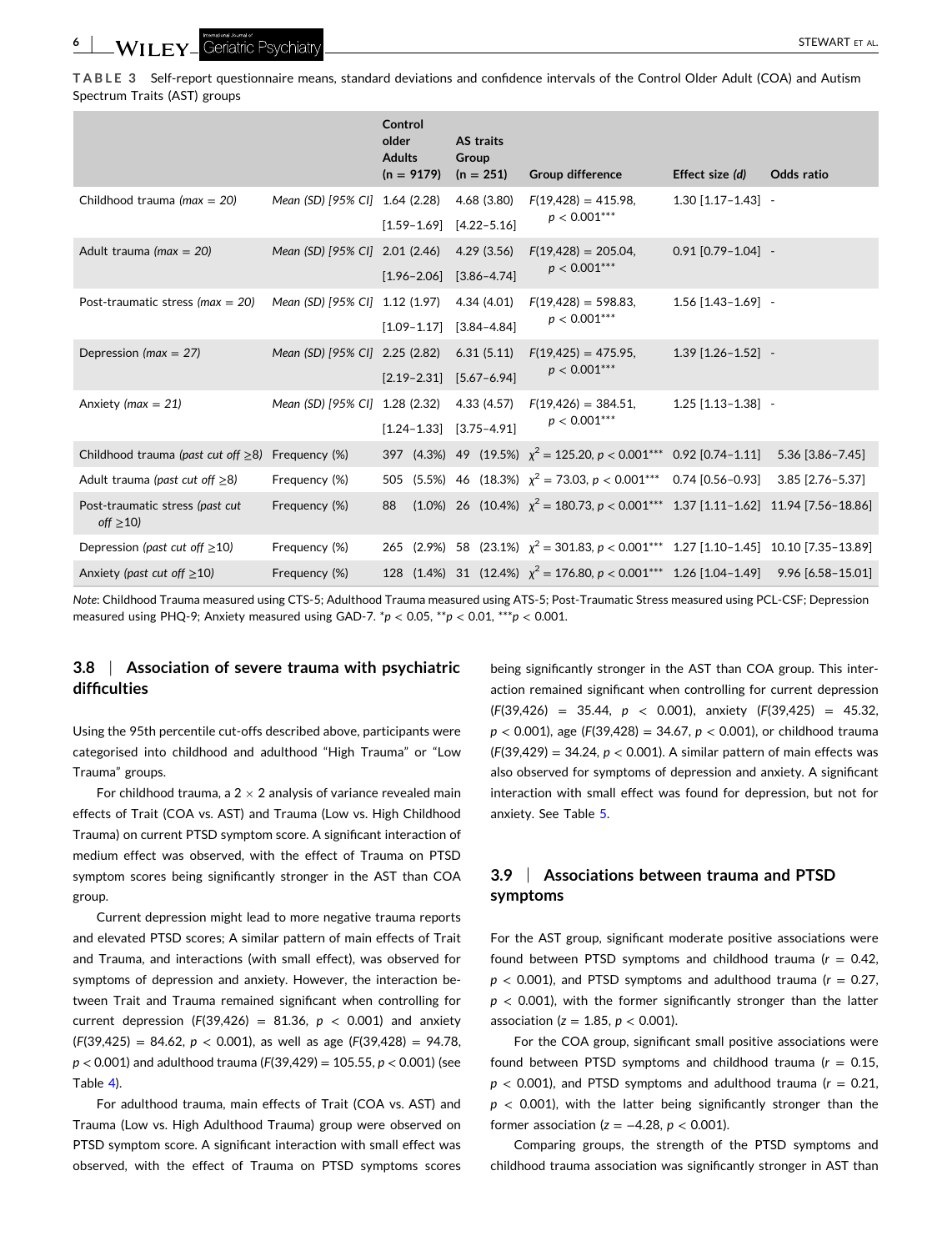|                                                                                                                                                                                                                                       | Control older adults                |                                                                 | AS traits group                    |                                    | Group difference                                                  |                 |                                                                                                           |                    |                      |            |
|---------------------------------------------------------------------------------------------------------------------------------------------------------------------------------------------------------------------------------------|-------------------------------------|-----------------------------------------------------------------|------------------------------------|------------------------------------|-------------------------------------------------------------------|-----------------|-----------------------------------------------------------------------------------------------------------|--------------------|----------------------|------------|
|                                                                                                                                                                                                                                       | $(n = 8781)$<br>Low child<br>trauma | High child<br>$(n = 397)$<br>trauma                             | Low child<br>$(n = 202)$<br>trauma | High child<br>$(n = 49)$<br>trauma | As traits main<br>effect                                          | Effect size (d) | Trauma type main<br>effect                                                                                | Effect size (d)    | Interaction          | $\eta^2$ p |
| Post-traumatic stress (max = $20$ ) 1.11 (1.91)                                                                                                                                                                                       |                                     | $1.54(2.85)$ $3.61(3.41)$                                       |                                    | 7.32 (4.83)                        |                                                                   |                 | $F(19,426) = 591.98$ , $1.55$ [1.42-1.68] $F(19,426) = 148.57$ , $0.59$ [0.49-0.69] $F(19,429) = 92.46$ , |                    |                      | 0.010      |
|                                                                                                                                                                                                                                       |                                     | $[1.06 - 1.15]$ $[1.26 - 1.82]$ $[3.14 - 4.01]$ $[5.94 - 8.71]$ |                                    |                                    | $p < 0.001***$                                                    |                 | $p < 0.001***$                                                                                            |                    | $p<0.001***$         |            |
| Depression ( $max = 27$ )                                                                                                                                                                                                             | 2.21 (2.74)                         | $3.19(4.13)$ 5.80(4)                                            | 4.88                               | 8.38 (5.51)                        | $F(19,426) = 328.82$ , $1.16 [1.03-1.28]$ $F(19,426) = 53.46$ ,   |                 |                                                                                                           | $0.35$ [0.25-0.44] | $F(19, 429) = 10.88$ | 0.001      |
|                                                                                                                                                                                                                                       |                                     | $[2.15-2.26]$ $[2.78-3.60]$ $[5.12-6.48]$                       |                                    | $[6.80 - 9.97]$                    | $p < 0.001***$                                                    |                 | $p < 0.001***$                                                                                            |                    | $p < 0.001***$       |            |
| Anxiety (max = $21$ )                                                                                                                                                                                                                 | 1.26 (2.30)                         | $1.76(3.04)$ 3.99 $(4.25)$                                      |                                    | 5.73 (5.78)                        | $F(19,426) = 272.38$ , $1.05 [0.92 - 1.18]$ $F(19,426) = 30.75$ , |                 |                                                                                                           | 0.27 [0.17-0.36]   | $F(19, 429) = 9.33$  | 0.001      |
|                                                                                                                                                                                                                                       |                                     | $[1.12 - 1.30]$ $[1.46 - 2.06]$ $[3.39 - 4.58]$                 |                                    | $[4.07 - 7.39]$                    | $p<0.001***$                                                      |                 | $p<0.001***$                                                                                              |                    | $p = 0.002***$       |            |
| Note: Mean (S.D.), [95% CI]. Childhood Trauma cut-offs created using CTS-5; Post-traumatic Stress measured using PCL-CSF; Depression measured using PHQ-9; Anxiety measured using GAD-7. *p < 0.05,<br>** $p <$ 0.01, *** $p <$ 0.001 |                                     |                                                                 |                                    |                                    |                                                                   |                 |                                                                                                           |                    |                      |            |

| í<br>ì               |
|----------------------|
|                      |
|                      |
| ׇ֠֡֡֡֡               |
| l                    |
| $\mathbf{r}$         |
|                      |
|                      |
|                      |
|                      |
|                      |
|                      |
|                      |
|                      |
|                      |
|                      |
|                      |
|                      |
| ļ                    |
|                      |
|                      |
|                      |
| ï                    |
|                      |
|                      |
| $\ddot{\phantom{a}}$ |
|                      |
|                      |
|                      |
|                      |
|                      |
|                      |
|                      |
|                      |
|                      |
|                      |
|                      |
|                      |
|                      |
|                      |
|                      |
|                      |
|                      |
|                      |
|                      |
|                      |
|                      |
| ֚֕֕֡                 |
|                      |
|                      |
|                      |
|                      |
|                      |
|                      |
| I                    |
|                      |
|                      |
| l<br>J               |
| ļ<br>I               |
| I<br>l<br>l          |
| ₫                    |
| ı                    |
|                      |

|                           | Control older adults                |                                     | AS traits group                    |                                    | Group difference                            |                  |                            |                          |                        |        |
|---------------------------|-------------------------------------|-------------------------------------|------------------------------------|------------------------------------|---------------------------------------------|------------------|----------------------------|--------------------------|------------------------|--------|
|                           | $(n = 8673)$<br>Low adult<br>trauma | High adult<br>$(n = 505)$<br>trauma | Low adult<br>$(n = 205)$<br>trauma | High adult<br>$(n = 46)$<br>trauma | As traits main<br>effect                    | Effect size (d)  | Trauma type main<br>effect | Effect size (d)          | Interaction            | $n^2p$ |
| Post-traumatic stress     | 1.10 (1.91)                         | 1.59(2.74)                          | 3.87 (3.77)                        | 6.39 (4.41)                        | $F(19,426) = 478.95$ , $1.40$ [1.27 - 1.53] |                  | $F(19, 426) = 75.62$       | 0.37 [0.29-0.46]         | $F(19, 429) = 33.98$   | 0.004  |
| $(max = 20)$              | $[1.06 - 1.14]$                     |                                     | $[1.36 - 1.83]$ $[3.35 - 4.39]$    | $[5.07 - 7.70]$                    | $p<0.001***$                                |                  | $p<0.001***$               |                          | $p < 0.001***$         |        |
| Depression ( $max = 27$ ) | 2.19 (2.73)                         | 3.29(3.96)                          | 6.01 (4.81)                        | 7.58 (6.14)                        | $F(19,426) = 274.24$ , $1.05 [0.93 - 1.18]$ |                  | $F(19, 426) = 29.66$       | $0.23$ [ $0.15 - 0.32$ ] | $F(19, 429) = 29.66$ , | 0.001  |
|                           | $[2.13 - 2.24]$                     | $[2.94 - 3.64]$                     | $[5.35 - 6.68]$                    | $[5.76 - 9.41]$                    | $p < 0.001***$                              |                  | $p < 0.001***$             |                          | $p < 0.001***$         |        |
| Anxiety (max = 21)        | 1.24(2.27)                          | 1.94 (3.22)                         | 4.23 (4.6)                         | 4.76 (4.63)                        | $F(19, 426) = 199.73$                       | 0.90 [0.78-1.03] | $F(19, 426) = 8.91$ ,      | $0.13$ [0.04-0.21]       | $F(19, 429) = 0.18$ ,  | 0.001  |
|                           | $[1.19 - 1.29]$                     | $[1.66 - 2.22]$                     | $[3.60 - 4.86]$                    | $[3.33 - 6.18]$                    | $p < 0.001***$                              |                  | $p = 0.003***$             |                          | $p = 0.675$            |        |

<span id="page-6-0"></span>STEWART ET AL .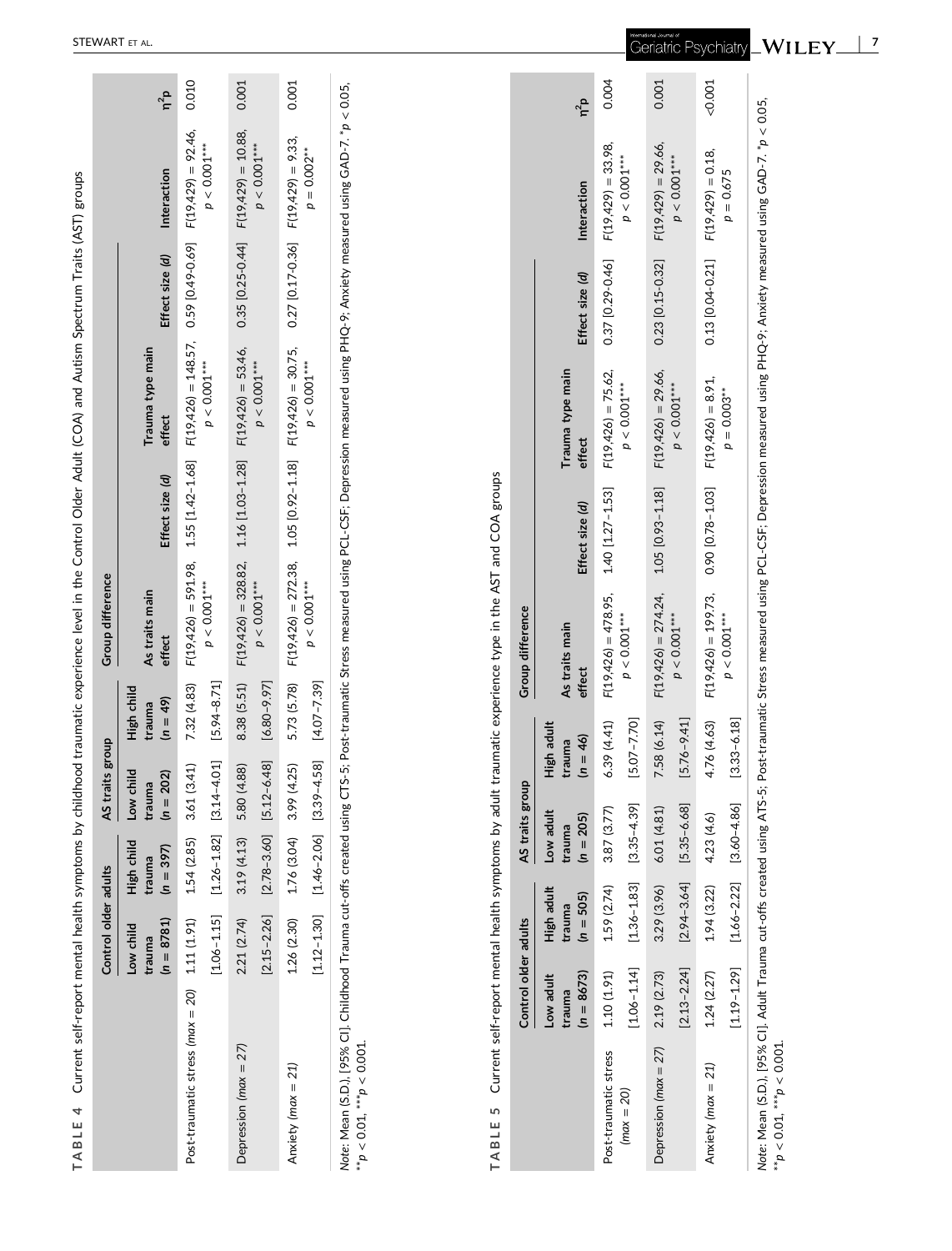COA ( $z = 4.52$ ,  $p < 0.001$ ), while the associations between PTSD symptoms and adulthood trauma were not found to differ by Trait  $(z = 0.94, p = 0.340)$ .

# **3.10** <sup>|</sup> **Post‐hoc analyses of the intermediate (INT) group**

The pattern of results showed that the INT group fell between the other two groups, generally scoring significantly worse than the COA group and significantly better (e.g., less trauma, lower PTSD symptoms) than the AST group. See Supplementary Materials for full breakdown of INT, COA and AST comparisons.

# **4** <sup>|</sup> **DISCUSSION**

This study documents for the first time the prevalence of self‐ reported childhood and adulthood traumatic experiences and current PTSD symptoms for older adults with high autistic traits. In keeping with the younger adult autism literature,  $10-15$  those with high socio-communicative autistic traits reported significantly higher rates of trauma during childhood and adulthood, and more symptoms of current PTSD, depression and anxiety, compared to those with low autistic traits. Furthermore, individuals with high autistic traits who had experienced severe trauma in childhood reported high and probable clinical levels of current PTSD symptoms, according to a self-report questionnaire that maps well onto DSM diagnostic criteria.<sup>[35](#page-9-0)</sup> The significant interaction of trauma group by autism trait group (which survived correction for depression and anxiety) and association between trauma and PTSD symptoms suggest that exposure to severe trauma is even more damaging for those with high autistic traits, in terms of the association with PTSD and depression symptoms. These results suggest that older adults with high autistic traits may be susceptible to experiencing PTSD symptoms due to high rates of trauma across their lifespan, but in keeping with the typical ageing literature,  $7,28,30,31$  trauma in childhood may infer a particular vulnerability for PTSD symptoms latter in life for those with elevated autistic traits.

High rates of many types of trauma were observed in our older adult sample, consistent with the previous literature exploring the occurrence of childhood and adulthood traumatic experiences in autistic and high autistic trait populations.<sup>10-13,15,17</sup> Those with high autistic traits reported elevated rates of emotional and physical abuse or neglect, as well as sexual abuse, when compared to the comparison sample; almost 30% of the AST group, compared to less than 8% of the COA, reported severe trauma in childhood/adulthood. These higher rates represented a three‐to‐eightfold increased incidence of trauma during childhood, and a three‐to‐fivefold increased incidence of trauma during adulthood. Notably, emotional traumas were also reported at particularly high rates in the AST group compared to COA, including an eight‐fold increase in emotional neglect and seven-fold increase in emotional abuse.

These higher rates of emotional trauma were also found in adulthood, with the AST group reporting higher rates than the COA group for emotional neglect and emotional abuse. This finding may be of particular importance; in the general population, emotional neglect and abuse during childhood have been identified as key precursors to poor psychosocial development and subsequent psychiatric difficulties during adulthood, including an increased likeli-hood for PTSD, depression, and anxiety symptoms.<sup>[29](#page-9-0)</sup> Importantly, recalled childhood abuse/neglect appear to be better predictors of latter poor mental health and wellbeing than contemporaneously recorded incidents.<sup>[39](#page-9-0)</sup>

Elevated rates of current PTSD, depression, and anxiety symptoms were also reported by those with high versus low autistic traits (with very large Trait group effects). Individuals in the AST group demonstrated a twelve‐fold increase in the likelihood of passing cut‐ offs for probable clinical PTSD symptoms, and a ten‐fold increase in likelihood for probable clinical depression and anxiety symptoms, when compared to COA. Furthermore, the effect of childhood trauma was significantly stronger in AST compared to COA, with half the AST group (compared to 13% in COA) who had experienced trauma reporting near‐clinical current symptoms of PTSD, as well as depression and anxiety. A similar pattern was found in those with high autistic traits and who had experienced severe trauma in adulthood, with higher reported symptoms of PTSD and depression (but not anxiety), and 35% passing probable clinical cut‐off for PTSD (compared to 17% in COA). While those who experienced trauma at any age reported more psychiatric difficulties in older age, the strength of association between childhood trauma and PTSD symptoms was stronger than for adult trauma in those with elevated autistic traits, suggesting that trauma during childhood could be particularly damaging for those on the autism spectrum. However, it is important to note that this study is cross-sectional and cannot infer causation.

When contextualising the findings of this study, it is important to consider limitations, as well as strengths. A strength of PROTECT is its use of an online platform, allowing large scale recruitment from a wide geographical spread across the UK. However, use of self-report alone is a limitation, and collecting multiple informant measures will be important in future work. Retrospective reports of childhood trauma, in the general population, show only moderate agreement with prospective informant reports, but are indepen-dently predictive of psychopathology in young adulthood.<sup>[40](#page-9-0)</sup> Older adults who engage in medical research are typically those who are physically and mentally able, which may lead to sampling biases, survival effects, and poor generalisability of findings. $41$  Finally, the criteria used to identify the AST group was a short, bespoke (albeit validated) set of questions rather than a standardised measure and participants may have scored highly for reasons other than autismrelated traits (hence we controlled for e.g., depression in our analyses). Whilst these factors may limit the overall generalisability of the findings, the results still provide important new information about self‐reported experiences of trauma and psychiatric difficulties in relation to socio‐communicative abilities in a large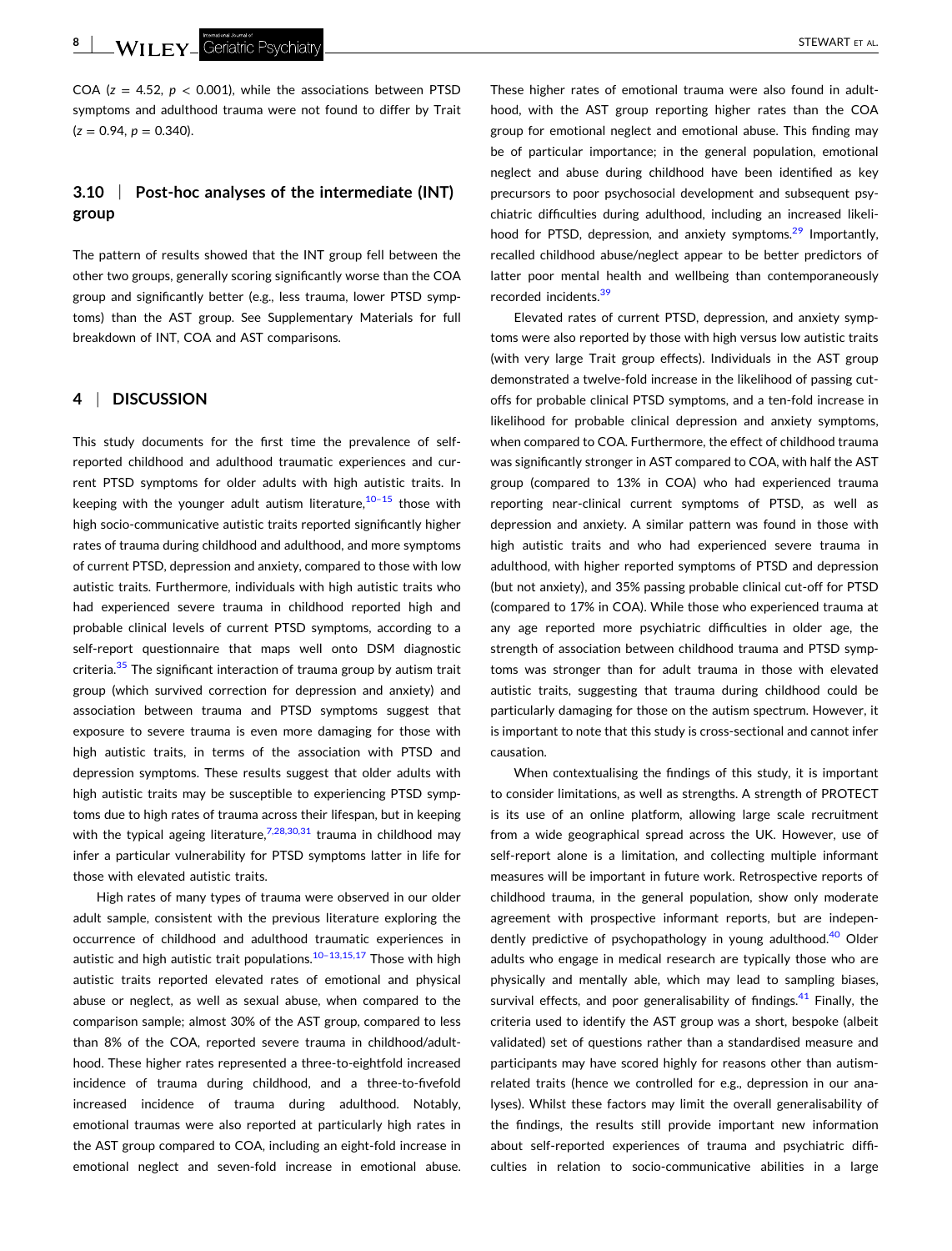Geriatric Psychiatry  $\sqrt{\text{VIEY}}$ 

<span id="page-8-0"></span>population of older adults, and represent a first step towards greater understanding of ageing for those with persistent poor socio‐communicative functioning.

In conclusion, our study exploring the experience of trauma and psychiatric difficulties of older adults suggests that those who self‐ report high autistic traits are at greater risk of experiencing trauma across the lifespan, as well as symptoms of PTSD, depression and anxiety in older age. Indeed, self‐reported childhood or adulthood trauma appears to be even more damaging to those with high autistic traits than to the general population, in terms of PTSD and depression symptoms in older adulthood. As such, individuals with high autistic traits–and especially those who have experienced severe trauma—may benefit from intervention to mitigate this vulnerability. The findings of the current study highlight the need for adequate mental health support for those on the autism spectrum, including those with high traits who may not have a diagnosis, to ensure that they receive appropriate support to prevent psychiatric problems and resulting crises, such as suicide.

#### **ACKNOWLEDGEMENT**

This paper represents independent research funded by the National Institute for Health Research (NIHR) Biomedical Research Centre at South London; Maudsley NHS Foundation Trust and King's College London; National Institute for Health Research (NIHR) Collaboration for Leadership in Applied Health Research and Care South West Peninsula; National Institute for Health Research (NIHR) Exeter Clinical Research Facility; Economic and Social Research Council via the London Interdisciplinary Social Science Doctoral Training Partnership. The funders have had no role in the data collection, analysis, interpretation, or any other aspect pertinent to the study. The authors have not been paid to write this article by any agency. The views expressed are those of the author(s) and not necessarily those of the NHS, the NIHR, the Department of Health, or the ESRC.

#### **AUTHOR CONTRIBUTIONS**

Authors Anne Corbett, Clive Ballard, Byron Creese, Dag Aarsland, Adam Hampshire conceived the PROTECT study and have overseen data collection. Gavin R. Stewart, Rebecca A. Charlton and Francesca Happé conceived the present study. Gavin R. Stewart conducted statistical analyses and wrote the manuscript under the supervision of Rebecca A. Charlton and Francesca Happé. Rebecca A. Charlton and Francesca Happé have verified the underlying data. All authors reviewed the final manuscript.

**CONFLICT OF INTEREST** None.

#### **DATA AVAILABILITY STATEMENT**

The data that support the findings of this study are available on request from the corresponding author. The data are not publicly available due to privacy or ethical restrictions.

### **ORCID**

*Gavin R. Stewart* <https://orcid.org/0000-0001-9262-888X> *Anne Corbett* <https://orcid.org/0000-0003-2015-0316> *Clive Ballard* <https://orcid.org/0000-0003-0022-5632> *Byron Creese* **D** <https://orcid.org/0000-0001-6490-6037> *Dag Aarsland* <https://orcid.org/0000-0001-6314-216X> *Rebecca A. Charlton* <https://orcid.org/0000-0002-3326-8762> *Francesca Happé* <https://orcid.org/0000-0001-9226-4000>

#### **REFERENCES**

- 1. American Psychiatric Association. *Diagnostic and Statistical Manual of Mental Disorders*, 5th Edition. American Psychiatric Publishing, Inc; 2013. <https://doi.org/10.1176/appi.books.9780890425596.744053>
- 2. Bralten J, van Hulzen KJ, Martens MB, et al. Autism spectrum disorders and autistic traits share genetics and biology. *Mol Psychiatry.* 2018;23:1205‐1212.
- 3. Whitehouse AJO, Hickey M, Ronald A. Are Autistic traits in the general population stable across development? *PLoS ONE.* 2011; 6:2‐9.
- 4. Wheelwright S, Auyeung B, Allison C, Baron‐Cohen S. Defining the broader, medium and narrow autism phenotype among parents using the Autism Spectrum Quotient (AQ). *Mol Autism.* 2010;1:1‐9.
- 5. Wise EA. Aging in autism spectrum disorder. *Am J Geriatric Psychiatry.* 2020;28:339‐349.
- 6. Rumball F. A systematic review of the Assessment and Treatment of posttraumatic stress disorder in individuals with autism spectrum disorders. *Rev J Autism Dev Disorders*. 2018;6:294‐324. [https://doi.](https://doi.org/10.1007/s40489-018-0133-9) [org/10.1007/s40489](https://doi.org/10.1007/s40489-018-0133-9)‐018‐0133‐9
- 7. Ogle CM, Rubin DC, Siegler IC. Cumulative exposure to traumatic events in older adults. *Aging Ment Health.* 2014;18:316‐325.
- 8. Lai MC, Baron-Cohen S. Identifying the lost generation of adults with autism spectrum conditions. *Lancet Psychiatry.* 2015;2: 1013‐1027.
- 9. Landry O, Chouinard PA. Why we should study the broader autism phenotype in typically developing populations. *J Cognition Dev.* 2016; 17:584‐595.
- 10. Warrier V, Baron‐Cohen S. 68 autism polygenic scores are associated with childhood maltreatment and lifetime self‐harm behaviour and ideation. *Eur. Neuropsychopharmacol.* 2019;29:S97‐S98.
- 11. Kerns CM, Newschaffer CJ, Berkowitz SJ. Traumatic childhood events and autism spectrum disorder. *J Autism Dev Disord.* 2015;45: 3475‐3486.
- 12. Roberts AL, Koenen KC, Lyall K, Robinson EB, Weisskopf MG. Association of autistic traits in adulthood with childhood abuse, interpersonal victimization, and posttraumatic stress. *Child Abuse Negl.* 2015;45:135‐142.
- 13. Griffiths S, Allison C, Kenny R, Holt R, Smith P, Baron‐Cohen S. The vulnerability experiences quotient (VEQ): a study of vulnerability, mental health and life satisfaction in autistic adults. *Autism Res.* 2019;12:1516‐1528. <https://doi.org/10.1002/aur.2162>
- 14. Taylor JL, Gotham KO. Cumulative life events, traumatic experiences, and psychiatric symptomatology in transition‐aged youth with autism spectrum disorder. *J Neurodev Disord.* 2016;8:1‐11.
- 15. Mandell DS, Walrath CM, Manteuffel B, Sgro G, Pinto‐Martin JA. The prevalence and correlates of abuse among children with autism served in comprehensive community‐based mental health settings. *Child Abuse Negl.* 2005;29:1359‐1372.
- 16. Haruvi-Lamdan N, Lebendiger S, Golan O, Horesh D. Are PTSD and autistic traits related? An examination among typically developing Israeli adults. *Compr Psychiatry.* 2019;89:22‐27.
- 17. Rumball F, Happé F, Grey N. Experience of trauma and PTSD symptoms in autistic adults: risk of PTSD development following